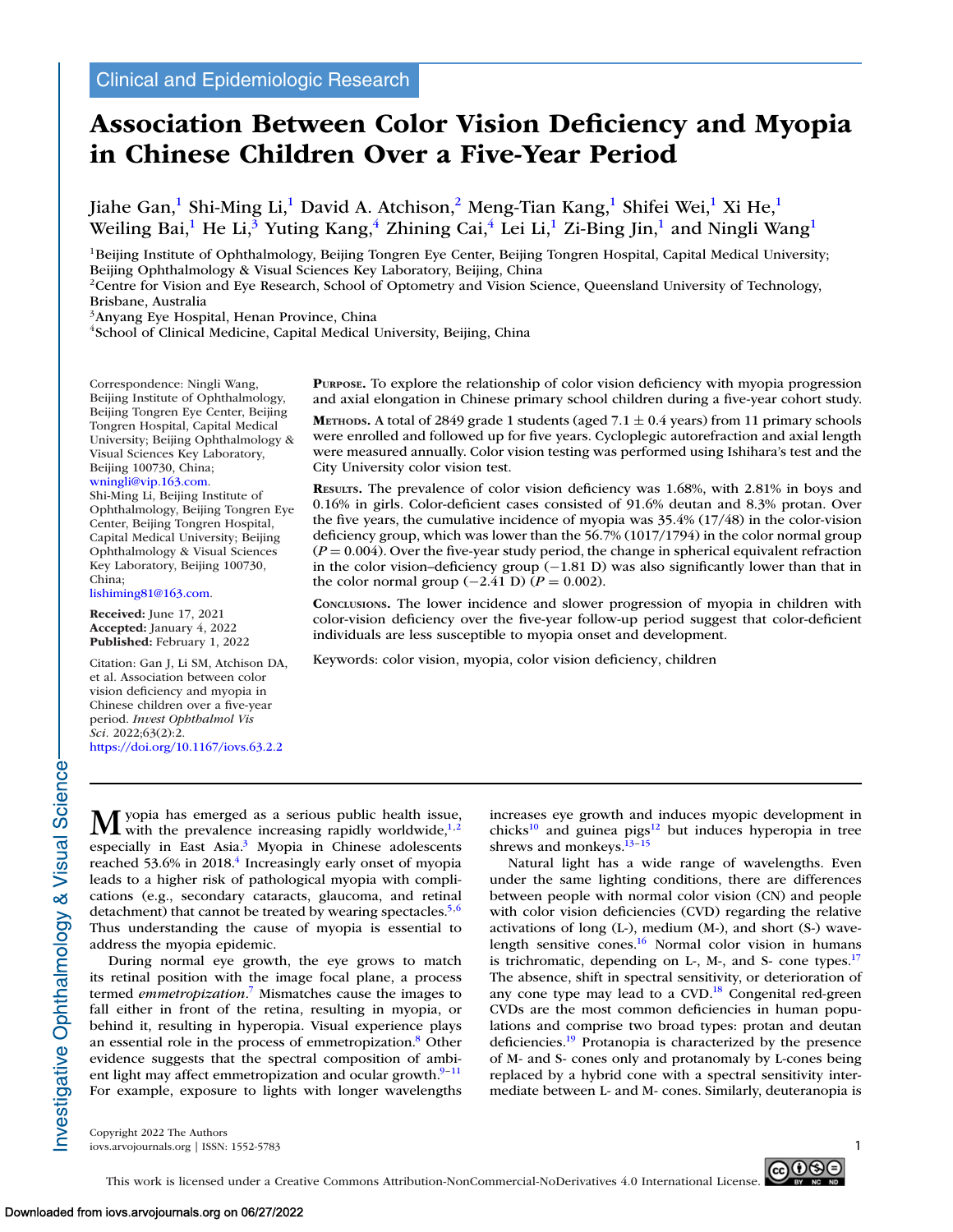characterized by the presence of L- and S- cones and deuteranomaly by M- cones being replaced by a hybrid cone with a spectral sensitivity intermediate between L- and M- cones[.16](#page-5-0) Therefore relative to CN and given that a growing body of literature shows that emmetropization is sensitive to chromatic cues,  $9,11,20,21$  it is reasonable to predict that refractive status may differ between people with CVD and CN.

Previous cross-sectional studies have reported conflicting results regarding the relationship between color vision and myopia. Qian et al. $2<sup>2</sup>$  reported that among Chinese high school students aged 15 to 18 years old, the prevalence of myopia in a red-green CVD group was significantly lower than that in a CN group. Ostadimoghaddam et al. $^{23}$  also reported a lower prevalence of myopia in a red-green CVD group than in a CN group in Iranian primary school students aged 7 to 12 years. However, another study demonstrated no relationship between red-green CVD and refractive error among Iranian primary school children aged  $7$  to  $12.^{24}$ 

Given the conflicting findings of the above studies, longitudinal studies on the effects of color vision on myopia onset and progression are necessary. Therefore we conducted a large-sample cohort study among Chinese students over five years to explore whether the type of color vision was predictive of changes in refractive error and axial length.

# **METHOD**

# **Study Population**

The Anyang Childhood Eye Study is a school-based cohort study designed to observe annually the development of myopia and its risk factors among Chinese students in urban areas of Anyang City, Henan Province, Central China.<sup>25,26</sup> Details of the methodology have been reported elsewhere.<sup>27</sup> At baseline, 2893 grade 1 students from 11 primary schools were examined between February and May 2012 and were followed up for five years. Each child provided verbal assent, and informed written consent was obtained from at least one parent. The study was approved by the Institutional Review Board of Beijing Tongren Hospital, Capital Medical University, and adhered to the tenets of the Declaration of Helsinki.

# **Procedures**

At baseline and each annual visit, cycloplegia was induced with one drop of a 0.5% topical anesthetic (Alcaine; Alcon, Fort Worth, TX, USA), followed by two drops of 1% cyclopentolate (Alcon) and one drop of 1% tropicamide (Mydrin P; Santen, Osaka, Japan) with five-minute intervals between each drop. $28$  Thirty minutes after the last drop, measurements were taken with an autorefractor (HRK7000 A; Huvitz, Gunpo, South Korea) and the average of three reliable measurements was used for analysis. A Lenstar LS900 instrument (Haag-Streit, Koeniz, Switzerland) was used to measure axial length three times, with average data used for analysis. Information about the number of myopic parents and time spent outdoors and on near work activities (hours per day) by the child after school hours was collected by an interviewer-administered questionnaire for parents.<sup>29</sup>

# **Color Vision Testing**

Students were asked to wear their current spectacles while undergoing color vision tests under artificial daylight illumination (True Daylight illuminator; 6280K; Richmond Products, Inc., Boca Raton, FL, USA). The presence of CVD was determined using the Ishihara test (38 Plate Edition, Tokyo, Japan). If a student was able to identify 13 or more of the first 21 plates correctly, each within three seconds, he or she was considered to have normal color vision. Otherwise, he or she was considered to have a  $CVD$ .<sup>28,30</sup> Children who failed the Ishihara test were tested with the City University color vision test (TCU test, third edition; Keeler Ltd, Windsor, UK), with the results of this test giving the type and approximate severity of color vision deficiency.<sup>27</sup> Although the Ishihara test has four diagnostic plates, these do not have high reliability (deutan/protan diagnosis can be incorrect or no diagnosis may be possible), $31,32$  and thus the diagnosis of the City University test was accepted if the deutan/protan diagnosis was different between the two tests.

# **Definitions**

Myopia was defined as a spherical equivalent refraction (SER) (sphere + cylinder/2) less than  $-0.50$  diopters (D). The cumulative incidence of myopia was defined as the proportion of subjects who were not myopic at baseline but who developed myopia at any time during the follow-up period. Persistently nonmyopic students were children who were not myopic at baseline or at all follow-up visits. Only students with refractive data at the last follow-up examination were included in the analysis of the cumulative incidence of myopia. The progression of myopia was calculated as the change in SER between baseline and the followup visit(s). Similarly, axial elongation was calculated as the change in axial length between baseline and follow-up visit.

# **Statistical Analysis**

Statistical analysis was performed using SAS V.9.4 (SAS Institute Inc, Cary, NC, USA). Data from right eyes only were analyzed because refraction and ocular biometry in right and left eyes were correlated strongly (SER,  $r = 0.85$ ; axial length,  $r = 0.82$ ). Continuous variables are presented as the means  $\pm$  standard deviations if the data were normally distributed and categorical variables are presented as percentages. In the descriptive analyses of baseline characteristics, differences between the CN and CVD groups were assessed with standard parametric tests (*t*-tests) if the data were normally distributed and nonparametric tests (Mann-Whitney tests) if the data were not normally distributed. The  $\chi^2$  tests were used to analyze the five-year cumulative incidence of myopia between the CN and CVD groups. Changes in SER and axial length were compared between the CN and CVD groups using linear mixed-effects models. Age, gender, parental myopia, time outdoors, and time spent on near work were included as fixed effects in each model. The data were reanalyzed for boys alone, as they represented 95.8% of the CVD group. A *P* value < 0.05 was considered statistically significant.

# **RESULTS**

At baseline in 2012, 2893 grade 1 students with a mean age of 7.1  $\pm$  0.4 years (range, 5.7–9.3 years) were assessed, and 2048 of these 2893 subjects (response 70.8%) provided data from the five-year visit. Color vision test data were available for 2825 children at baseline, including 48 students (1.69%) who were confirmed to have abnormal color vision (46 boys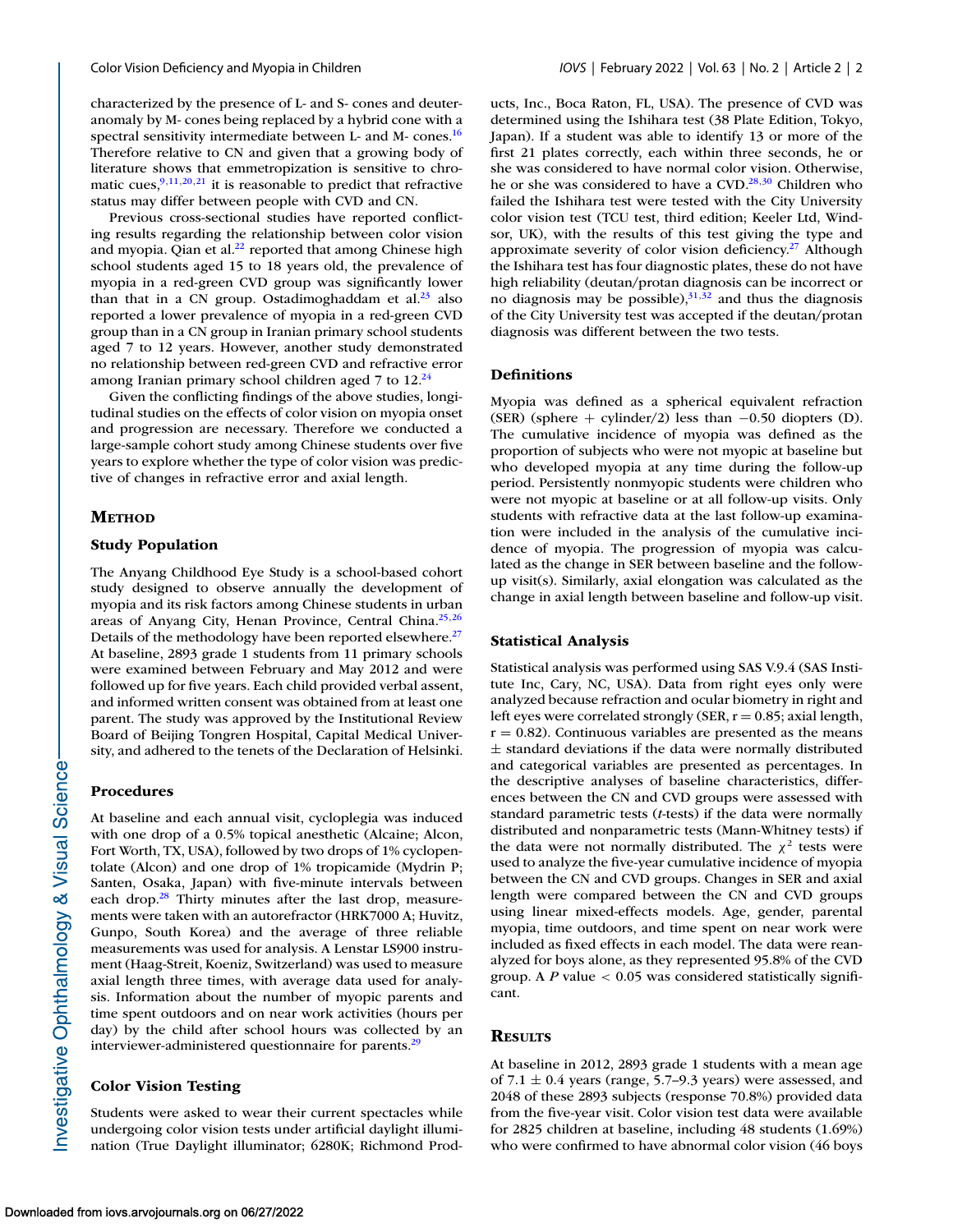| <b>TABLE 1.</b> Baseline Characteristics of the Children |  |
|----------------------------------------------------------|--|
|                                                          |  |

| Variable                  | All              | <b>Normal Color Vision</b> | <b>Color Vision Deficiency</b> | P Value   |  |
|---------------------------|------------------|----------------------------|--------------------------------|-----------|--|
| Age (years)               | $7.09 \pm 0.41$  | $7.09 \pm 0.41$            | 7.21 $\pm$ 0.38                | 0.02      |  |
| Gender, no. of males (%)  | 1635 (57.6%)     | 1589 (57.2%)               | 46(95.8%)                      | ${<}0.01$ |  |
| $SE$ (D)                  | $0.98 \pm 0.95$  | $0.94 \pm 1.03$            | $1.13 \pm 1.11$                | 0.21      |  |
| Axial length (mm)         | $22.71 \pm 0.75$ | $22.71 \pm 0.76$           | $22.69 \pm 0.72$               | 0.85      |  |
| Parental myopia, n (%)    |                  |                            |                                | 0.26      |  |
| None                      | 1619 (62.2%)     | 1592 (62.1%)               | $27(61.4\%)$                   |           |  |
| <b>One</b>                | 770 (29.6%)      | 754 (29.4%)                | $16(36.4\%)$                   |           |  |
| Both                      | 216 (8.3%)       | $215(8.4\%)$               | 1(2.3%)                        |           |  |
| Time outdoors $(h/d)$     | $1.03 \pm 0.79$  | $1.01 \pm 0.82$            | $1.04 \pm 0.72$                | 0.58      |  |
| Time on near work $(h/d)$ | $1.79 \pm 0.92$  | $1.79 \pm 0.89$            | $1.79 \pm 0.73$                | 0.54      |  |

**TABLE 2.** Refractive Error Profile and Axial Lengths of CN and CVD Groups at the Five-year Follow-up Time Point (Mean ± SD)

| <b>Variable</b>         | n    | SE (D)                        | Axial Length (mm)             | Incident Myopia, n (%) |
|-------------------------|------|-------------------------------|-------------------------------|------------------------|
| Normal color vision     | 2000 | $-1.38 \pm 2.10$              | $24.21 \pm 1.09$              | 1107 (55.4%)           |
| Color vision deficiency | 48   | $-0.51 \pm 1.91$ <sup>*</sup> | $23.85 \pm 1.08$ <sup>*</sup> | $17(35.4\%)^*$         |
| Protan                  |      | $-0.38 \pm 2.11$              | $23.90 \pm 1.01$              | 1(25%)                 |
| Deutan                  | 44   | $-0.52 \pm 1.87$              | $23.84 \pm 1.11$              | $16(36.3\%)$           |

 $*$  Indicates statistical significance between the normal color vision group and the color vision deficiency group ( $P < 0.05$ ).

[2.8%] and 2 girls [0.16%]). Of the 48 children with CVD, 44 had deutan defects, and four had protan defects. Table 1 summarizes the baseline characteristics of the children. The baseline SER was  $0.98 \pm 0.95$  D, and the baseline axial length was 22.71  $\pm$  0.75 mm. Myopia was present in 6.3% and 6.6% of the CVD and CN subjects, respectively.

After five years, the cumulative incidence of myopia was 56.1% for all children. Table 2 summarizes the percentages of students with incident myopia, the mean SER, and the mean axial length at the last follow-up visit in the CN and CVD groups. As shown in Figure 1, the five-year cumulative incidence of myopia was 35.4% in the CVD group (17 of 48 participants [95% confidence interval [CI], 21.9% to 49.0%]) and 55.4% in the CN group (1107 of 2000 participants [95% CI, 52.6% to 57.2%]) ( $P = 0.003$ ). Table 2 also indicates that at the last visit, the mean SERs of both protan and deutan groups were significantly less myopic than that of the CN group ( $P < 0.001$  for both groups).

[Table 3](#page-3-0) presents results for boys only. At baseline, there were no significant differences between the two groups in SER, the prevalence of myopia, the number of myopic parents, time outdoors, or near work. However, boys in the CVD group had shorter axial lengths (by  $0.30$  mm,  $P = 0.005$ ) than boys in the CN group. After five years of follow-up, the boys in the CVD group had significantly less myopic progression (by 0.55 D,  $P = 0.012$ ), less axial elongation



**FIGURE 1.** The cumulative myopia incidence in the normal color vision group and color vision deficiency group at the 5-year follow-up period. Initial myopia was defined as the proportion of subjects who were myopic at baseline, persistent nonmyopia was defined as the proportion of subjects who were not myopic at both baseline and the follow-up period, and incident myopia was defined as the proportion of subjects who were not myopic at baseline and developed myopia during the follow-up period.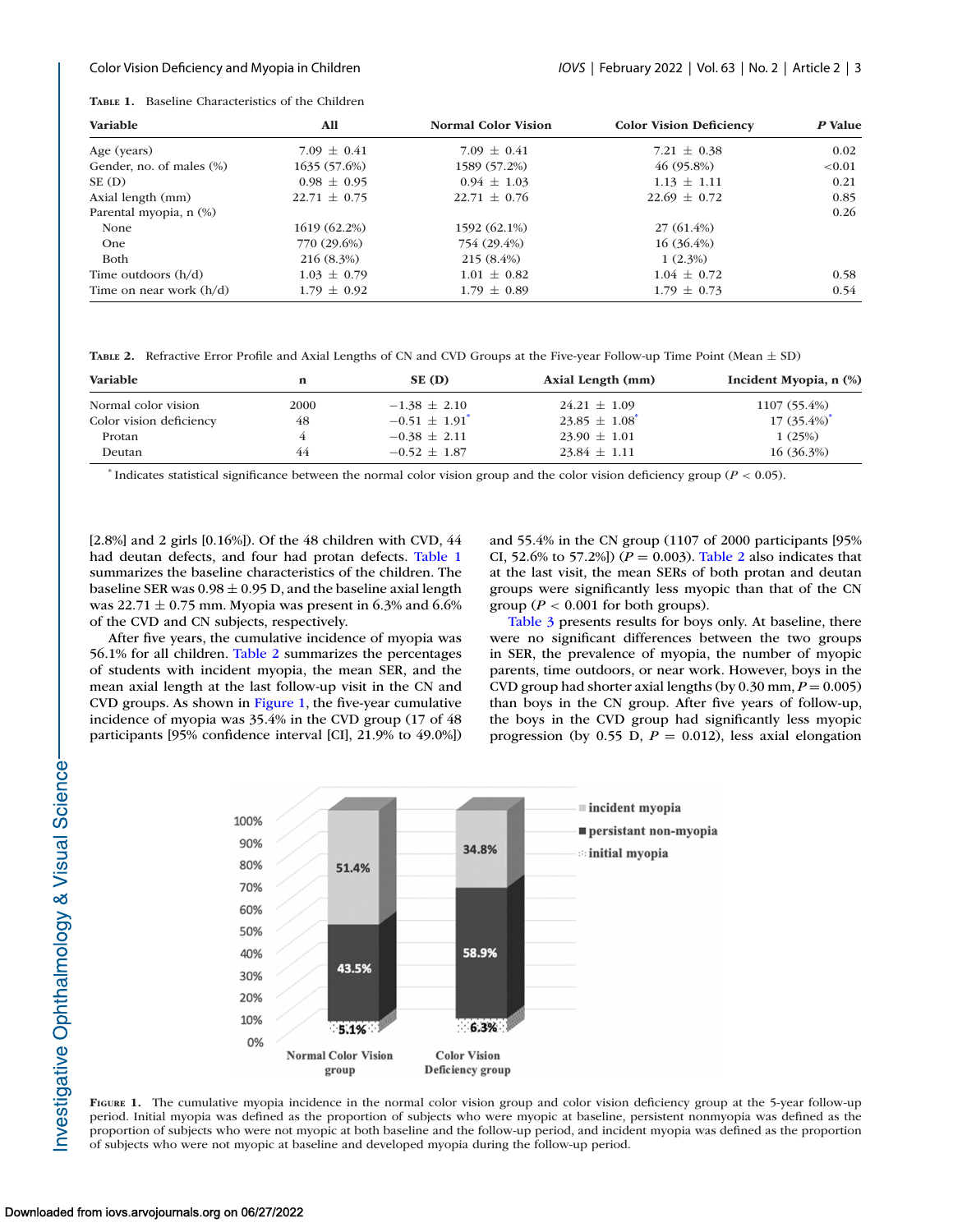<span id="page-3-0"></span>**TABLE 3.** Summary of Ocular and Behavioral Profiles of Boys in CN and CVD Groups and Statistical Comparisons of the Same

| Variable                    | <b>Normal Color Vision</b> | <b>Color Vision Deficiency</b> | P Value              |  |
|-----------------------------|----------------------------|--------------------------------|----------------------|--|
| Baseline                    |                            |                                |                      |  |
| SER (D)                     | $0.91 \pm 0.99$            | $1.19 \pm 1.06$                | 0.051                |  |
| Axial length (mm)           | $22.96 \pm 0.70$           | $22.66 \pm 0.72$               | $0.005*$             |  |
| Myopia, $n$ $(\%)$          | $112(7.1\%)$               | $2(4.4\%)$                     | 0.47                 |  |
| Parental myopia, n (%)      |                            |                                | 0.41                 |  |
| None                        | 928 (63.7%)                | 27 (58.7%)                     |                      |  |
| One                         | 419(28.7%)                 | 14 (30.4%)                     |                      |  |
| Both                        | 111 (7.6%)                 | $5(10.9\%)$                    |                      |  |
| Time outdoors $(h/d)$       | $1.02 \pm 0.62$            | $1.04 \pm 0.70$                | 0.54                 |  |
| Time on near work $(h/d)$   | $1.76 \pm 0.74$            | $1.79 \pm 0.63$                | 0.57                 |  |
| 5-year follow-up            |                            |                                |                      |  |
| Myopia progression (D)      | $-2.13 \pm 1.54$           | $-1.58 \pm 1.12$               | $0.012^*$            |  |
| Axial elongation (mm)       | $1.44 \pm 0.65$            | $1.13 \pm 0.57$                | $0.003*$             |  |
| Incident myopia, $n$ $(\%)$ | 512 (51.4%)                | 16 (34.8%)                     | $0.028$ <sup>*</sup> |  |

\* Indicates statistical significance between the normal color vision group and the color vision deficiency group (*P* < 0.05).

**TABLE 4.** Mean Myopia Progression and Axial Elongation at the Follow-up Time Points in the Normal Color Vision and Color Vision Deficiency Groups (Mean, 95% CI)

| Follow-Up, Year         |                          |                                                 | 3                               |                                  |                                                                  |
|-------------------------|--------------------------|-------------------------------------------------|---------------------------------|----------------------------------|------------------------------------------------------------------|
| SER(D)                  |                          |                                                 |                                 |                                  |                                                                  |
| Normal color vision     | $-0.32(-0.38\sim-0.26)$  | $-0.80$ ( $-0.86$ $\sim$ $-0.74$ ) <sup>*</sup> | $-1.38(-1.44 \sim -1.32)^{1.1}$ | $-1.88(-1.95\sim-1.82)^{1.1}$    | $-2.41$ $(-2.48\sim -2.34)$ <sup>*</sup>                         |
| Color vision deficiency | $-0.24(-0.70\sim0.06)$   | $-0.45$ ( $-0.98$ $\sim$ $-0.22$ )              | $-0.91(-1.39\sim -0.63)$        | $-1.23$ $(-1.71 \sim -0.95)^{4}$ | $-1.63$ $(-2.19 \sim -1.43)^{1.1}$                               |
| Protan                  | $-0.34$                  | $-0.44$                                         | $-0.69$                         | $-1.00$                          | $-1.44$                                                          |
| Deutan                  | $-0.21$                  | $-0.45$                                         | $-0.94$                         | $-1.25$                          | $-1.65$                                                          |
| P value                 | 1.00                     | 0.30                                            | 0.06                            | 0.005                            | 0.002                                                            |
| Axial length (mm)       |                          |                                                 |                                 |                                  |                                                                  |
| Normal color vision     | $0.42(0.34\sim0.50)$     | $0.60(0.53\text{~}0.68)$                        | $0.90 (0.81 \sim 0.99)^{4.1}$   | 1.19 $(1.11 \sim 1.27)^{4,1.1}$  | $1.51 (1.41 \sim 1.60)^{4, \dagger, \ddagger, \dagger, \dagger}$ |
| Color vision deficiency | $0.25(0.23\text{~}0.74)$ | $0.47(0.01\text{~}0.96)$                        | $0.72(0.24 \sim 1.21)$          | $0.93(0.44 \sim 1.41)$           | $1.21(0.73 \sim 1.70)$                                           |
| Protan                  | 0.24                     | 0.44                                            | 0.65                            | 0.91                             | 1.22                                                             |
| Deutan                  | 0.23                     | 0.47                                            | 0.73                            | 0.93                             | 1.15                                                             |
| P value                 | 0.51                     | 0.61                                            | 0.48                            | 0.29                             | 0.24                                                             |

<sup>\*</sup> Indicates statistical significance compared with year 1 ( $P < 0.05$ ).

<sup>†</sup> Indicates statistical significance compared with year 2 ( $P < 0.05$ ).

<sup>‡</sup> Indicates statistical significance compared with year  $3 (P < 0.05)$ .

§ Indicates statistical significance compared with year  $4 (P < 0.05)$ .

|| Indicates statistical significance between the normal color vision group and the color vision deficiency group ( $P < 0.05$ ).

(by  $0.31$  mm,  $P = 0.003$ ), and lower cumulative incidence of myopia (16.6%,  $P = 0.028$ ) than boys in the CN group.

Table 4 presents the myopic progression by color vision group. As shown in Figure 2, the difference between the CVD and CN groups in mean change in SER increased with the follow-up period, with a significantly smaller myopic shift in the CVD group than in the CN group at the fourth and fifth follow-up visits (e.g.,  $-1.81$  D vs.  $-2.41$  D at the fifth visit  $[P = 0.002]$ ). Linear mixed effects models (Supplementary Table S2) show that myopic progression was significantly affected by the type of color vision ( $P < 0.001$ ), follow-up period ( $P < 0.001$ ), gender ( $P < 0.001$ ), time spent on near work ( $P = 0.006$ ), and the number of myopic parents ( $P$ < 0.001). However, no interaction was found for myopic progression with type of color vision  $\times$  follow-up period  $(F_{7,42} = 1.61, P = 0.17).$ 

As shown in [Figure 3,](#page-4-0) the mean axial elongations of the CN and CVD groups over five years were 1.51 mm and 1.21 mm, respectively  $(P = 0.24)$ . The axial elongation at each visit relative to baseline was greater in the CN group than in the CVD group (Table 4), although there was no significant difference at any visit between the two groups. Linear mixed effects models (Supplementary Table S2) summarises the significant effects on axial elongation during the follow-up period and the number of myopic parents (both *P* < 0.001).



**FIGURE 2.** Mean myopia progression in the normal color vision and color vision deficiency groups. Myopia progression was calculated as the change in the cycloplegic SE between the measurements acquired at baseline and at a follow-up point. *Error bars*: 95% CI of means.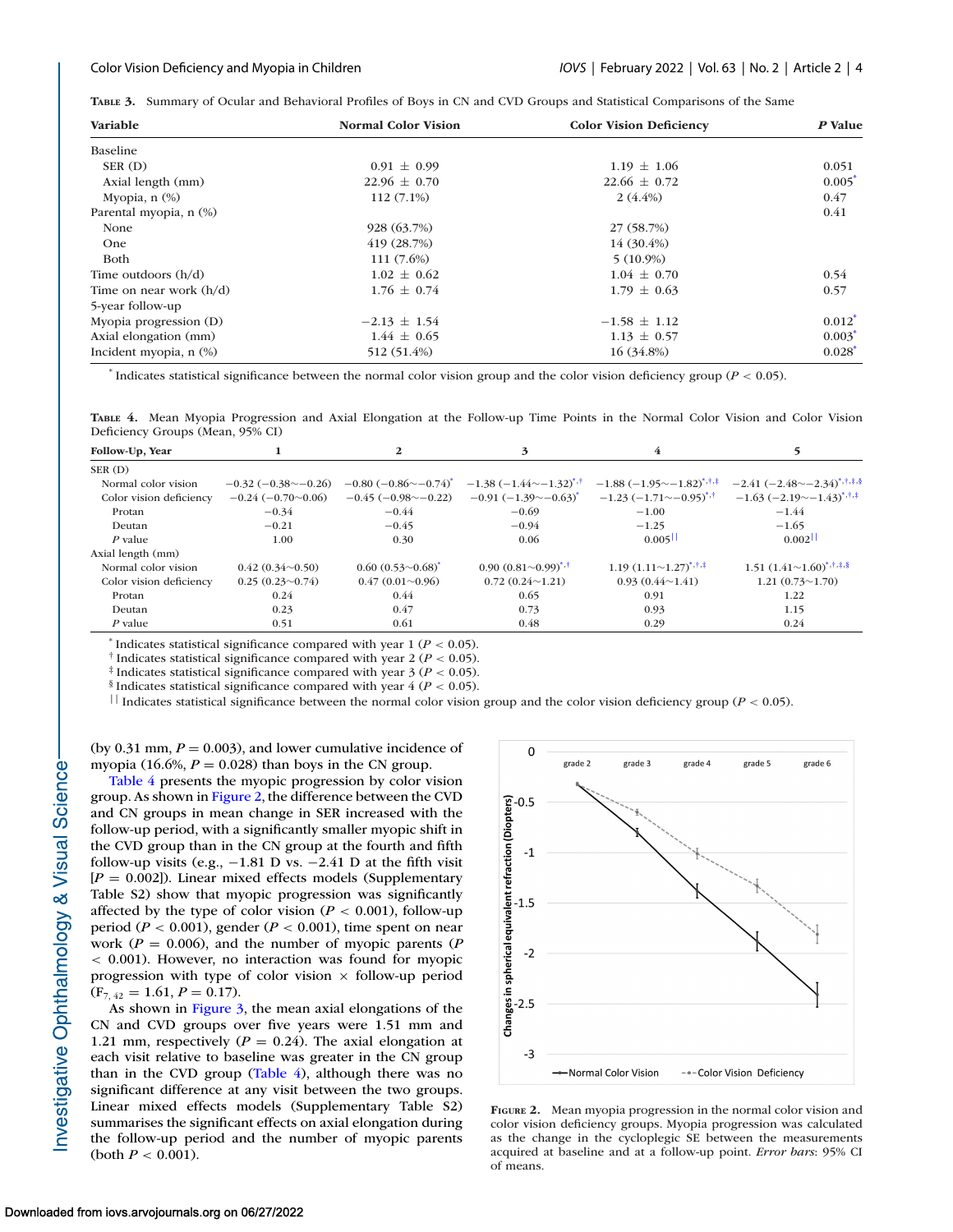<span id="page-4-0"></span>

**FIGURE 3.** Mean axial elongation (95% CI) in the color normal and color vision deficiency groups. Axial elongation was calculated as the change in axial length between the measurements acquired at baseline and at a follow-up point. *Error bars*: 95% CI.

# **DISCUSSION**

To the best of our knowledge, this is the first longitudinal study reporting the relationship between CVD and myopic progression in children. Over five years, children in the CVD group had a lower incidence of myopia (35.4% [95% CI, 21.9% to 49.0%]) than children in the CN group (55.4% [95% CI, 52.6% to 57.2%]). The CVD group also had less myopic refractive errors (∼0.87 D), and shorter axial lengths (∼0.36 mm) than the CN group at the five-year visit. Myopia progression was also smaller in the CVD group than in the CN group over the five-year follow-up period. Previously Qian et  $al.<sup>22</sup>$  and Ostadimoghaddam et al.<sup>23</sup> also found lower myopic prevalence in CVD than in CN children, while Rajavi et al. reported no difference.<sup>24</sup>

Because most of the CVD group were boys, we compared the characteristics of boys in the two groups and found that boys in the CVD group had shorter axial lengths at baseline and a lower incidence of myopia after five years (34.8% [95% CI, 20.3% to 48.40%]) than boys in the CN group (51.4% [95% CI, 50.3% to 56.2%]) [\(Table 3\)](#page-3-0).

As shown in [Figures 2](#page-3-0) and 3, there was a mismatch in the patterns of change in refractive errors and axial lengths over the five-year monitoring period. At the first visit, the axial length changes showed a greater, but not significant, difference (∼0.2 mm) between the two groups than those of the following visits, whereas the refraction changes between the two groups increased gradually and became significantly different at the last two visits. The discrepancy may result from the reason that changes in refraction are determined by axial length, as well as corneal curvature and lens power. $33,34$ Although axial length may be the predominant determinant of myopia, the smaller, but significant, myopic shifts in the CVD group relative to the CN group at the last two visits may be due to contributions from corneal curvature and lens power changes.

A summary of studies of CVD prevalence in children is presented as Supplementary Table S1 in the Supplementary Material. In our study, the prevalence of CVD was 1.7% (2.8% and 0.2% in boys and girls, respectively). Qian et al[.22](#page-5-0) reported a CVD prevalence of 2.2% in Chinese high school students in Shanghai and Xinjiang Province, among whom 1.9% were confirmed to have red-green CVD; this result was similar to our results. Compared with most other countries, the prevalence of CVD in Chinese children is low. Race-related variations in CVD prevalence has been reported, with figures of 6% in European white males, 4% or less in African males, and 2.6% in Hispanic males, respectively.<sup>19,[35](#page-6-0)</sup> It should be noted that the prevalence of CVD in our study was lower than in two previous studies of Chinese adults, which found a prevalence of 4% to 6.5% in adult males and 0.7% to 1.7% in adult females[.19,](#page-5-0)[36](#page-6-0) However, data analyzed in these studies were collected before 1960 when travel was difficult over long distance and most marriages would have been with near neighbors. Different color vision testing methods used and sampling biases may have contributed also to differences.

Observations from Scandinavian countries provide an interesting parallel with the findings in the current study, in that they show a low prevalence of myopia but a relatively high prevalence of color vision deficiencies.<sup>37</sup> Recent studies have shown that the prevalence of myopia is 10% in Sweden,<sup>38</sup> 13% in Norway,<sup>39</sup> and 18% in Denmark.<sup>40</sup> A recent review found no evidence of an increase in myopia prevalence in Denmark over a 140-year period, which runs counter to the increasing prevalence in Asian countries.<sup>41</sup>

Some mechanisms have been postulated to explain the association between myopia and color vision. One is that the L- and M-cone ratio is associated with myopia susceptibility. Evidence from full-field ERGs found that females with normal color vision and a high L/M cone ratio tend to have lower degrees of myopia.<sup>20</sup> In addition, the mean L/M cone ratio in East Asians has been reported to be lower than that in Caucasians, with higher myopia prevalence in the former. $42,43$  In contrast, McClements et al.<sup>17</sup> found a low ratio associated with myopia. Further investigation into the relationship between L/M cone ratios and myopia susceptibility is warranted.

Another focus of myopia research relates to the role of longitudinal chromatic aberration in emmetropization.<sup>44</sup> Evidence indicates that the emmetropization process uses wavelength-dependent defocus and chromatic signals from longitudinal chromatic aberration.<sup>10,11,[45](#page-6-0)</sup> Given that protan eyes have low sensitivity to long wavelengths, an image position is favored that is in front of that favored for CN eyes.<sup>46</sup> This could lead to shorter axial lengths and lower degrees of myopia for the protan eyes. On the other hand, the finding that deutan subjects have shorter axial length and lower myopia cannot be explained by the same wavelengthdependent defocus mechanism. Qian et al. $^{22}$  suggested that the [L+M]/S chromatic mechanisms might be involved in myopia development,  $45,47-53$  so CVD subjects who have absent or altered L or M cones would exhibit highly altered cone contrast (the difference between responses from the S cone and the summed responses from the L- and Mcones) compared with CN subjects and therefore slow eye growth via [L+M]/S chromatic mechanisms. Further research is needed to investigate how cone contrast or [L+M]/S chromatic mechanisms affect myopia development.

There are some limitations of the present study. One was that the numbers of participants in the CN and CVD groups were highly imbalanced and that there were fewer than expected protan defects, which makes separately analyzing deutan and protan defects not very meaningful. Further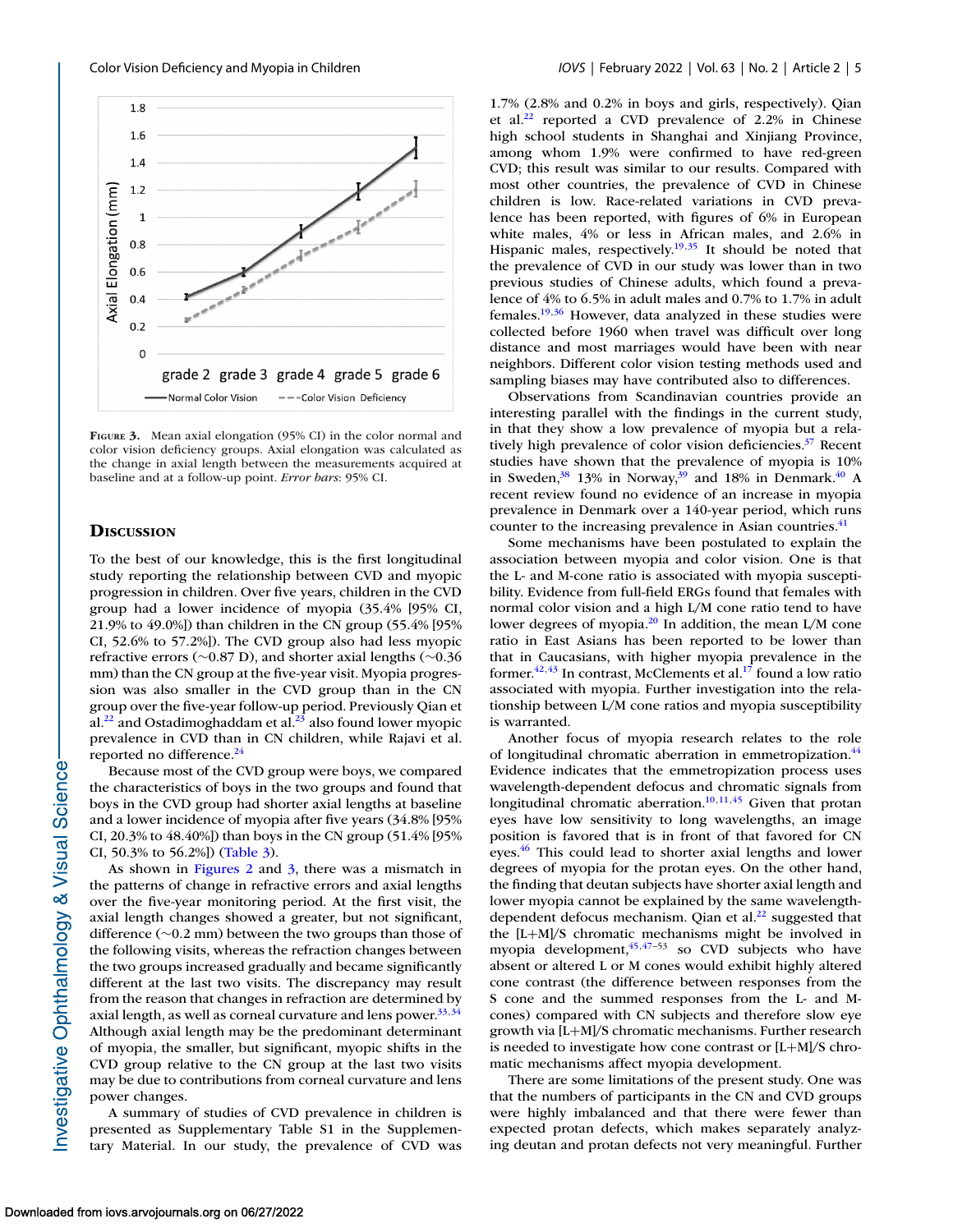<span id="page-5-0"></span>work is required to assess whether these findings can be replicated in a larger CVD group. Another limitation was that the children were from a single geographical region with a reasonably homogeneous ethnic background. Thus caution should be exercised when extrapolating these results to other ethnic groups. In addition, the diagnosis of CVD was based on results from a pseudoisochromatic plate test and the City University test; we did not use an anomaloscope, which would have provided a more definitive diagnosis. Thus some mild anomalous color vision defects may have been misdiagnosed as normal using this approach.

In summary, this prospective cohort study found that children with color vision deficiencies had a lower incidence of myopia, slower myopic progression, and less axial elongation than children with normal color vision. These findings suggest that individuals with CVD are less susceptible to myopia onset and progression, and this may be related to altered cone ratios or cone contrast. More studies should be conducted to further investigate the relationship of color vision status with myopia progression and axial elongation in different racial populations.

# *Acknowledgments*

The authors are grateful to Stephen Dain for commenting on a draft of the paper, and we thank the participants of the Anyang Childhood Eye Study.

Supported by the Beijing Natural Science Foundation ( JQ20029), the Capital health research and development of special (2020-2-1081), the National Natural Science Foundation of China (82071000) and Beijing Talents Fund (2016000021223ZK28).

Disclosure: **J. Gan,** None; **S.-M. Li,** None; **D.A. Atchison,** None; **M.-T. Kang,** None; **S. Wei,** None; **X. He,** None; **W. Bai,** None; **H. Li,** None; **Y. Kang,** None; **Z. Cai,** None; **L. Li,** None; **Z.-B. Jin,** None; **N. Wang,** None

# *References*

- 1. Dolgin E. The myopia boom. *Nature*. 2015;519:276–278.
- 2. Baird P, Saw S, Lanca C, et al. Myopia. *Nat Rev Dis Primers*. 2020;6:99.
- 3. Wei SF, Sun YY, Li SM, et al. Refractive errors in university students in central China: The Anyang University students eye study. *Invest Ophthalmol Vis Sci*. 2018;59:4691–4700.
- 4. National Health Commission of China (NHC). Over half of the Chinese children and adolescents are shortsighted. Available at: http://www.chinanews.com/jk/2019/ 04-29/8824266.shtml [\[in Chinese\]. Accessed April 29, 2019.](http://www.chinanews.com/jk/2019/04-29/8824266.shtml)
- 5. Morgan IG, French AN, Ashby RS, et al. The epidemics of myopia: aetiology and prevention. *Prog Retin Eye Res*. 2018;62:134–149.
- 6. Lin C, Li S, Ohno-Matsui K, et al. Five-year incidence and progression of myopic maculopathy in a rural Chinese adult population: The Handan Eye Study. *Ophthalmic Physiol Opt*. 2018;38:337–345.
- 7. Norton T. Animal models of myopia: Learning how vision controls the size of the eye. *ILAR J*. 1999;40:59–77.
- 8. Wallman J, Winawer J. Homeostasis of eye growth and the question of myopia. *Neuron*. 2004;43:447–468.
- 9. Rucker F. The role of luminance and chromatic cues in emmetropisation. *Ophthalmic Physiol Opt*. 2013;33:196–214.
- 10. Lin G, Taylor C, Rucker F. Effect of duration, and temporal modulation, of monochromatic light on emmetropization in chicks. *Vis Res*. 2020;166:12–19.
- 11. Watts N, Taylor C, Rucker F. Temporal color contrast guides emmetropization in chick. *Exp Eye Res*. 2021;202:108331.
- 12. Long Q, Chen D, Chu R. Illumination with monochromatic long-wavelength light promotes myopic shift and ocular elongation in newborn pigmented guinea pigs. *Cutan Ocul Toxicol*. 2009;28:176–180.
- 13. Gawne TJ, Ward AH, Norton TT. Long-wavelength (red) light produces hyperopia in juvenile and adolescent tree shrews. *Vis Res*. 2017;140:55–65.
- 14. Smith EL, Li-Fang H, Baskar A, Holden BA, Maureen N, Jay N. Effects of long-wavelength lighting on refractive development in infant rhesus monkeys. *Invest Ophthalmol Vis Sci*. 2015;56:6490–6500.
- 15. Smith E, Hung LF, Arumugam B, Huang J, Neitz M, Neitz J. Effects of long-wavelength-pass filters on refractive development in rhesus monkeys. *Invest Ophthalmol Vis Sci*. 2013;56:6490–6500.
- 16. Neitz J, Neitz M. The genetics of normal and defective color vision. *Vis Res*. 2011;51:633–651.
- 17. McClements M, Davies WIL, Michaelides M, et al. X-linked cone dystrophy and colour vision deficiency arising from a missense mutation in a hybrid L/M cone opsin gene. *Vis Res*. 2013;80(5):41–50.
- 18. He J, Shevell S. Variation in color matching and discrimination among deuteranomalous trichromats: Theoretical implications of small differences in photopigments. *Vis Res*. 1995;35:2579–2588.
- 19. Birch J. Worldwide prevalence of red-green color deficiency. *J Opt Soc Am A*. 2012;29:313–320.
- 20. Hagen L, Arnegard S, Kuchenbecker J, et al. The association between L:M cone ratio, cone opsin genes and myopia susceptibility. *Vis Res*. 2019;162:20–28.
- 21. Rucker F, Kruger P. Cone contributions to signals for accommodation and the relationship to refractive error. *Vis Res*. 2006;46:3079–3089.
- 22. Qian Y, Chu R, He J, et al. Incidence of myopia in high school students with and without red-green color vision deficiency. *Invest Ophthalmol Vis Sci*. 2009;50:1598–1605.
- 23. Ostadimoghaddam H, Yekta A, Heravian J, et al. Prevalence of refractive errors in students with and without color vision deficiency. *J Ophthalmic Vis Res*. 2014;9:484–486.
- 24. Rajavi Z, Sabbaghi H, Baghini A, Yaseri M, Sheibani K, Norouzi G. Prevalence of color vision deficiency and its correlation with amblyopia and refractive errors among primary school children. *J Ophthalmic Vis Res*. 2015;10:130– 138.
- 25. Li S, Li S, Kang M, et al. Near work related parameters and myopia in Chinese children: the Anyang childhood eye study. *PLoS One*. 2015;10:e0134514.
- 26. Li SM, Wang N, Zhou Y, et al. Paraxial schematic eye models for 7- and 14-year-old Chinese children. *Invest Ophthalmol Vis Sci*. 2015;56:3577–3583.
- 27. Li SM, Liu LR, SY L. Design, methodology and baseline data of a school-based cohort study in Central China: The Anyang Childhood Eye Study. *Ophthalmic Epidemiol*. 2013;20:348– 359.
- 28. Ojaimi E, Rose K, Smith W, Morgan I, Martin F, Mitchell P. Methods for a population-based study of myopia and other eye conditions in school children: The Sydney Myopia Study. *Ophthalmic Epidemiol*. 2005;12:59–69.
- 29. Li SM, Li H, Li S, et al. Time outdoors and myopia progression over 2 years in Chinese children: The Anyang Childhood Eye Study. *Invest Ophthalmol Vis Sci*. 2015;56:4734– 4740.
- 30. Cosstick M, Robaei D, Rose K, Rochtchina E, Mitchell P. Numerical confusion errors in Ishihara testing: Findings